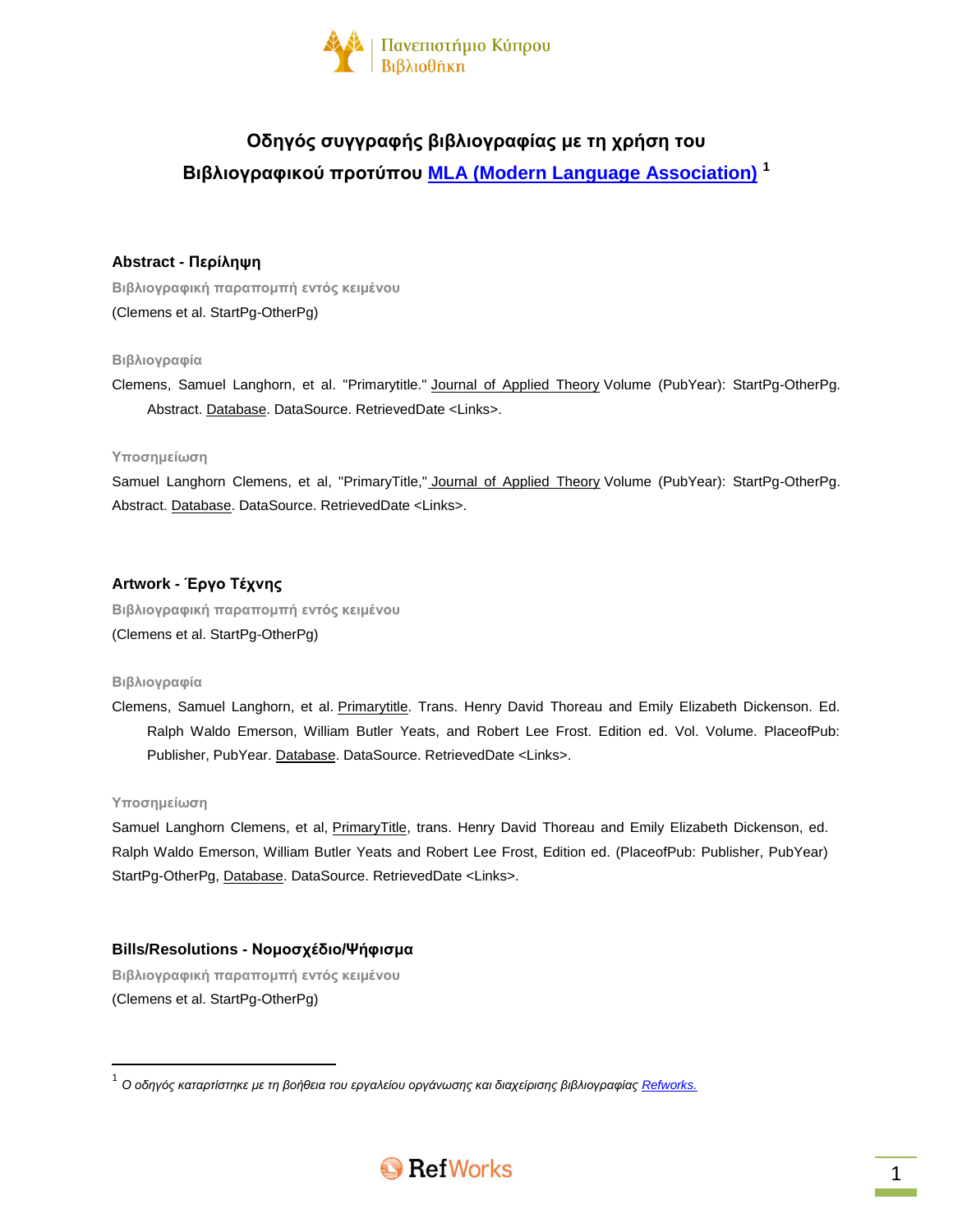

## **Βιβλιογραφία**

Clemens, Samuel Langhorn, et al. Primarytitle. Trans. Henry David Thoreau and Emily Elizabeth Dickenson. Ed. Ralph Waldo Emerson, William Butler Yeats, and Robert Lee Frost. Edition ed. Vol. Volume. PlaceofPub: Publisher, PubYear. Database. DataSource. RetrievedDate <Links>.

#### **Υποσημείωση**

Samuel Langhorn Clemens, et al, PrimaryTitle, trans. Henry David Thoreau and Emily Elizabeth Dickenson, ed. Ralph Waldo Emerson, William Butler Yeats and Robert Lee Frost, Edition ed. (PlaceofPub: Publisher, PubYear) StartPg-OtherPg, Database. DataSource. RetrievedDate <Links>.

## **Book, Section - Βιβλίο, Μέρος**

**Βιβλιογραφική παραπομπή εντός κειμένου** (Clemens et al. StartPg-OtherPg)

### **Βιβλιογραφία**

Clemens, Samuel Langhorn, et al. "Primarytitle." Secondarytitle. Ed. Ralph Waldo Emerson, William Butler Yeats, and Robert Lee Frost. Edition ed. PlaceofPub: Publisher, PubYear. StartPg-OtherPg. Database. DataSource. RetrievedDate <Links>.

#### **Υποσημείωση**

Samuel Langhorn Clemens, et al, "PrimaryTitle," SecondaryTitle, ed. Ralph W. Emerson, William B. Yeats, and Robert L. Frost, Edition ed. (PlaceofPub: Publisher, PubYear) StartPg-OtherPg, Database. DataSource. RetrievedDate <Links>.

### **Book, Edited - Βιβλίο, Επιμελημένο**

**Βιβλιογραφική παραπομπή εντός κειμένου** (Clemens et al. StartPg-OtherPg)

#### **Βιβλιογραφία**

Clemens, Samuel Langhorn, et al, eds. Primarytitle. Edition ed. Vol. Volume. PlaceofPub: Publisher, PubYear. Database. DataSource. RetrievedDate <Links>.

#### **Υποσημείωση**

Samuel Langhorn Clemens, et al., eds., PrimaryTitle, Edition ed., Volume (PlaceofPub: Publisher, PubYear) StartPg-OtherPg, Database. DataSource. RetrievedDate <Links>.

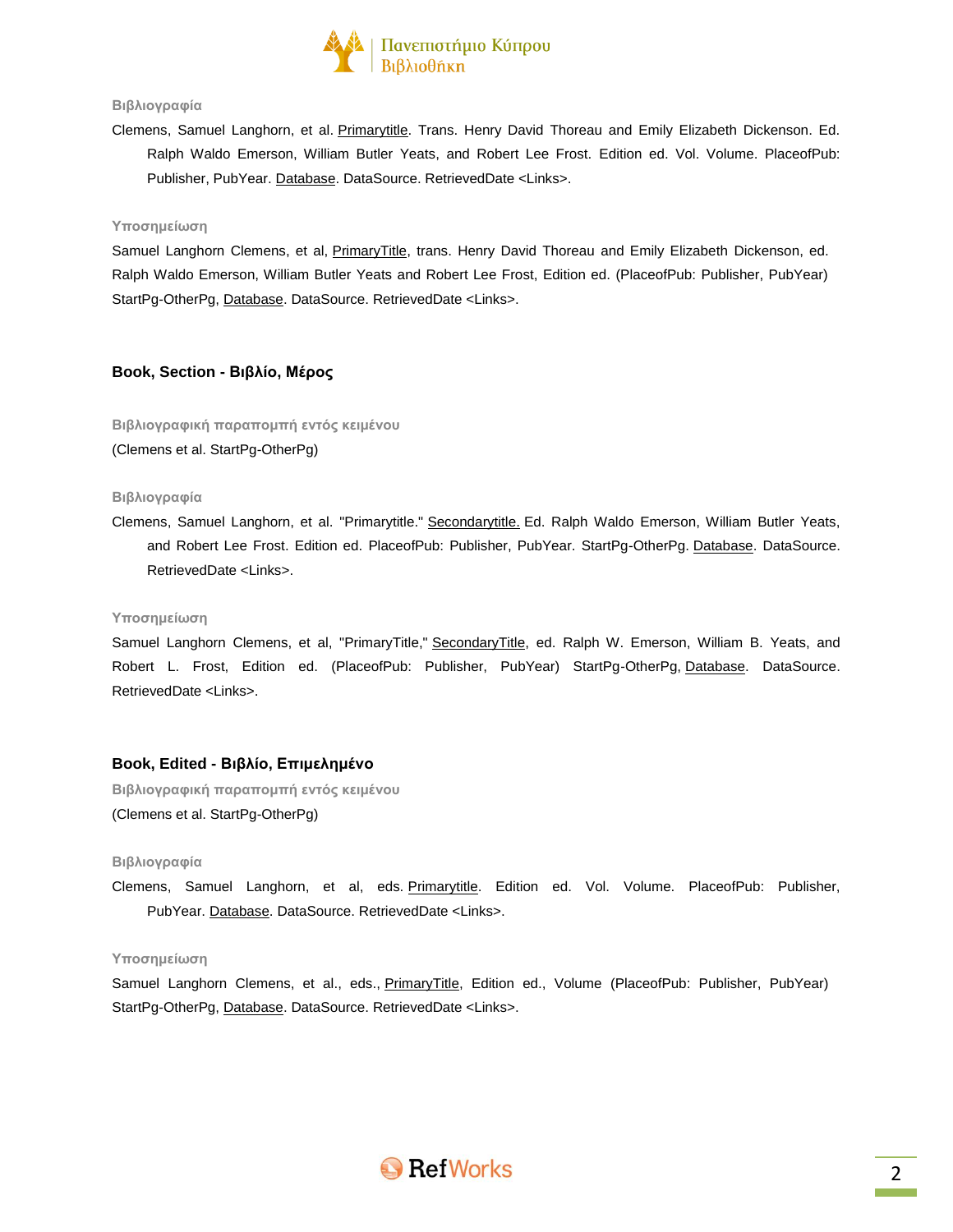

# **Book, Whole - Βιβλίο, Ολόκληρο**

**Βιβλιογραφική παραπομπή εντός κειμένου**

(Clemens et al. StartPg-OtherPg)

## **Βιβλιογραφία**

Clemens, Samuel Langhorn, et al. Primarytitle. Trans. Henry David Thoreau and Emily Elizabeth Dickenson. Ed. Ralph Waldo Emerson, William Butler Yeats, and Robert Lee Frost. Edition ed. Vol. Volume. PlaceofPub: Publisher, PubYear. Database. DataSource. RetrievedDate <Links>.

## **Υποσημείωση**

Samuel Langhorn Clemens, et al, PrimaryTitle, trans. Henry David Thoreau and Emily Elizabeth Dickenson, ed. Ralph Waldo Emerson, William Butler Yeats and Robert Lee Frost, Edition ed. (PlaceofPub: Publisher, PubYear) StartPg-OtherPg, Database. DataSource. RetrievedDate <Links>.

# **Case/Court Decisions - Υπόθεση/Απόφαση Δικαστηρίου**

**Βιβλιογραφική παραπομπή εντός κειμένου** (Clemens et al. StartPg-OtherPg)

**Βιβλιογραφία**

Clemens, Samuel Langhorn, et al. Primarytitle. Trans. Henry David Thoreau and Emily Elizabeth Dickenson. Ed. Ralph Waldo Emerson, William Butler Yeats, and Robert Lee Frost. Edition ed. Vol. Volume. PlaceofPub: Publisher, PubYear. Database. DataSource. RetrievedDate <Links>.

### **Υποσημείωση**

Samuel Langhorn Clemens, et al, PrimaryTitle, trans. Henry David Thoreau and Emily Elizabeth Dickenson, ed. Ralph Waldo Emerson, William Butler Yeats and Robert Lee Frost, Edition ed. (PlaceofPub: Publisher, PubYear) StartPg-OtherPg, Database. DataSource. RetrievedDate <Links>.

# **Computer Program - Λογισμικό Η/Υ**

**Βιβλιογραφική παραπομπή εντός κειμένου** (Clemens et al. StartPg-OtherPg)

### **Βιβλιογραφία**

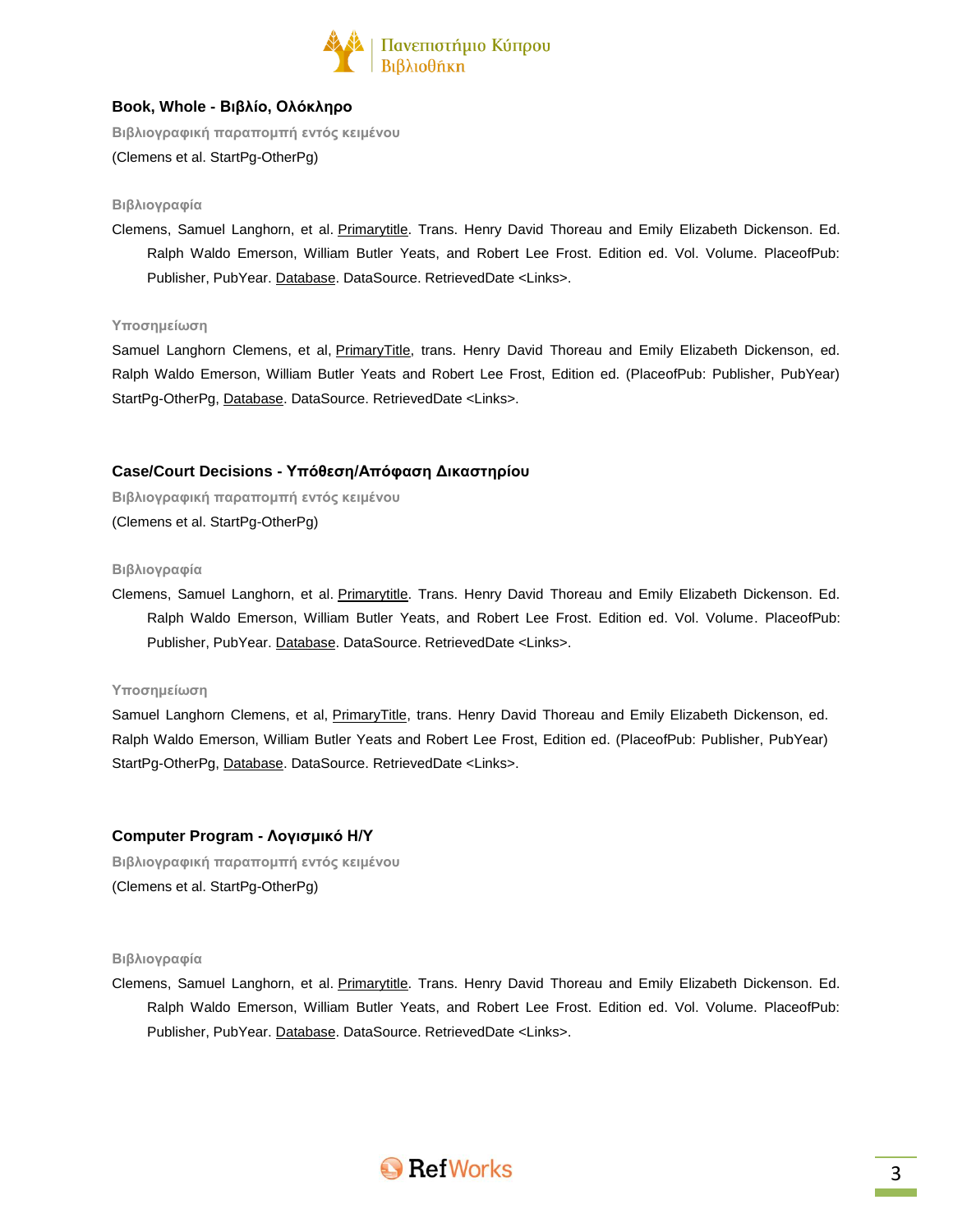

Samuel Langhorn Clemens, et al, PrimaryTitle, trans. Henry David Thoreau and Emily Elizabeth Dickenson, ed. Ralph Waldo Emerson, William Butler Yeats and Robert Lee Frost, Edition ed. (PlaceofPub: Publisher, PubYear) StartPg-OtherPg, Database. DataSource. RetrievedDate <Links>.

# **Conference Proceedings - Πρακτικά Συνεδρίου**

**Βιβλιογραφική παραπομπή εντός κειμένου** (Clemens et al. StartPg-OtherPg)

### **Βιβλιογραφία**

Clemens, Samuel Langhorn, et al. "Primarytitle." Secondarytitle. Edition, PubDateFreeForm. Database. DataSource. RetrievedDate <Links>.

### **Υποσημείωση**

Samuel Langhorn Clemens, et al, PrimaryTitle (Edition: Publisher, PubYear), Database. DataSource. RetrievedDate <Links>.

# **Dissertation/Thesis - Διατριβές**

**Βιβλιογραφική παραπομπή εντός κειμένου** (Clemens et al. StartPg-OtherPg)

### **Βιβλιογραφία**

Clemens, Samuel Langhorn, et al. Primarytitle. Edition Publisher, PubYear PlaceofPub: Availability. Database. DataSource. RetrievedDate <Links>.

### **Υποσημείωση**

Samuel Langhorn Clemens, et al, PrimaryTitle, Edition, Publisher, PubYear, (PlaceofPub: DataSource) StartPg-OtherPg.

# **Dissertation/Thesis, Unpublished - Διατριβές, Αδημοσίευτες**

**Βιβλιογραφική παραπομπή εντός κειμένου** (Clemens et al. StartPg-OtherPg)

### **Βιβλιογραφία**

Clemens, Samuel Langhorn, et al. "Primarytitle." Edition Publisher, PubYear. Database. DataSource. RetrievedDate <Links>.

### **Υποσημείωση**

Samuel Langhorn Clemens, et al., "PrimaryTitle," Edition, Publisher, PubYear, StartPg-OtherPg.

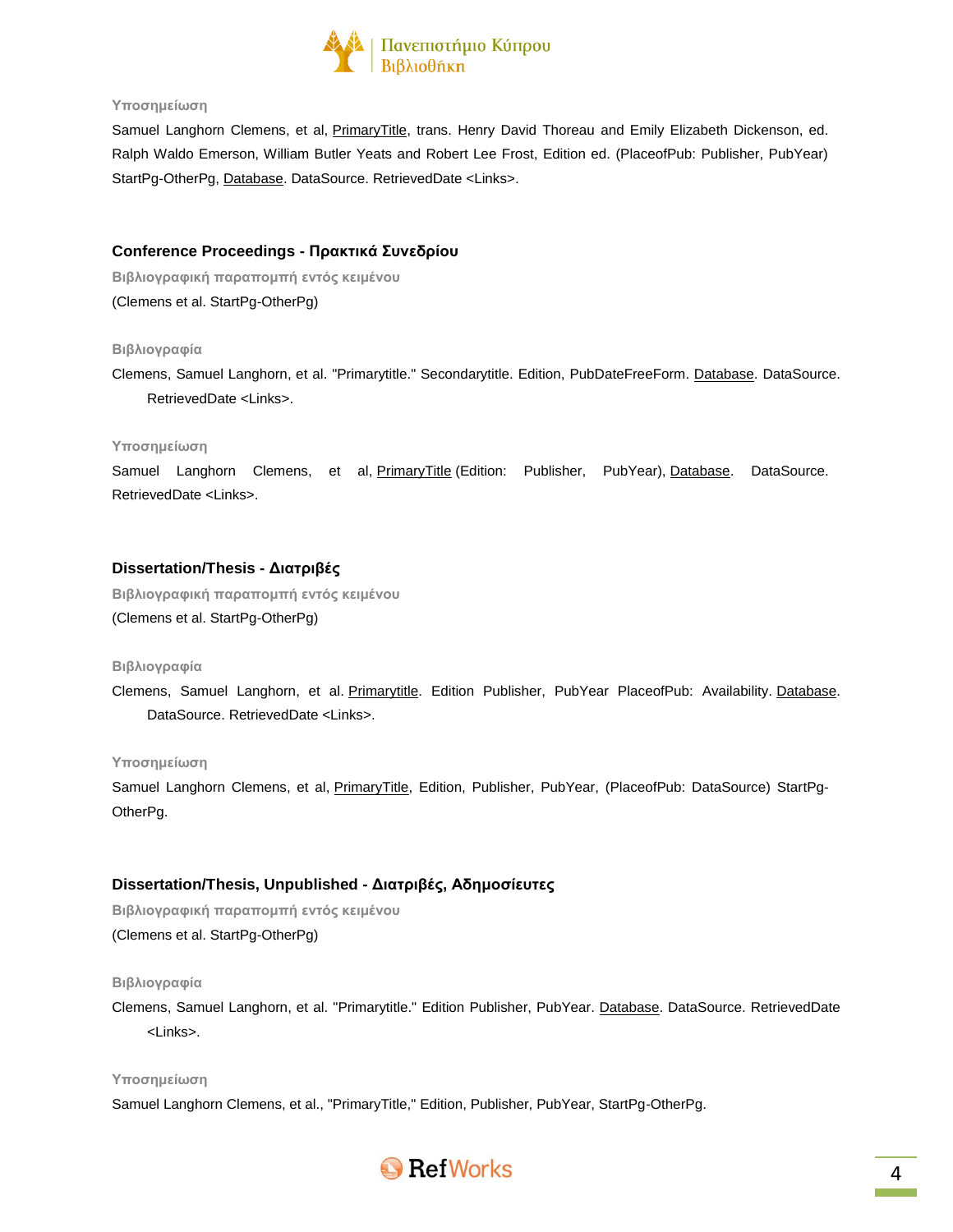

# **Generic - Γενικό Έγγραφο**

**Βιβλιογραφική παραπομπή εντός κειμένου**

(Clemens et al. StartPg-OtherPg)

## **Βιβλιογραφία**

Clemens, Samuel Langhorn, et al. Primarytitle. Trans. Henry David Thoreau and Emily Elizabeth Dickenson. Ed. Ralph Waldo Emerson, William Butler Yeats, and Robert Lee Frost. Edition ed. Vol. Volume. PlaceofPub: Publisher, PubYear. Database. DataSource. RetrievedDate <Links>.

## **Υποσημείωση**

Samuel Langhorn Clemens, et al, PrimaryTitle, trans. Henry David Thoreau and Emily Elizabeth Dickenson, ed. Ralph Waldo Emerson, William Butler Yeats and Robert Lee Frost, Edition ed. (PlaceofPub: Publisher, PubYear) StartPg-OtherPg, Database. DataSource. RetrievedDate <Links>.

# **Grant - Χορηγία**

**Βιβλιογραφική παραπομπή εντός κειμένου** (Clemens et al. StartPg-OtherPg)

### **Βιβλιογραφία**

Clemens, Samuel Langhorn, et al. Primarytitle. Trans. Henry David Thoreau and Emily Elizabeth Dickenson. Ed. Ralph Waldo Emerson, William Butler Yeats, and Robert Lee Frost. Edition ed. Vol. Volume. PlaceofPub: Publisher, PubYear. Database. DataSource. RetrievedDate <Links>.

### **Υποσημείωση**

Samuel Langhorn Clemens, et al, PrimaryTitle, trans. Henry David Thoreau and Emily Elizabeth Dickenson, ed. Ralph Waldo Emerson, William Butler Yeats and Robert Lee Frost, Edition ed. (PlaceofPub: Publisher, PubYear) StartPg-OtherPg, Database. DataSource. RetrievedDate <Links>.

# **Hearing - Ακρόαση**

**Βιβλιογραφική παραπομπή εντός κειμένου** (Clemens et al. StartPg-OtherPg)

## **Βιβλιογραφία**

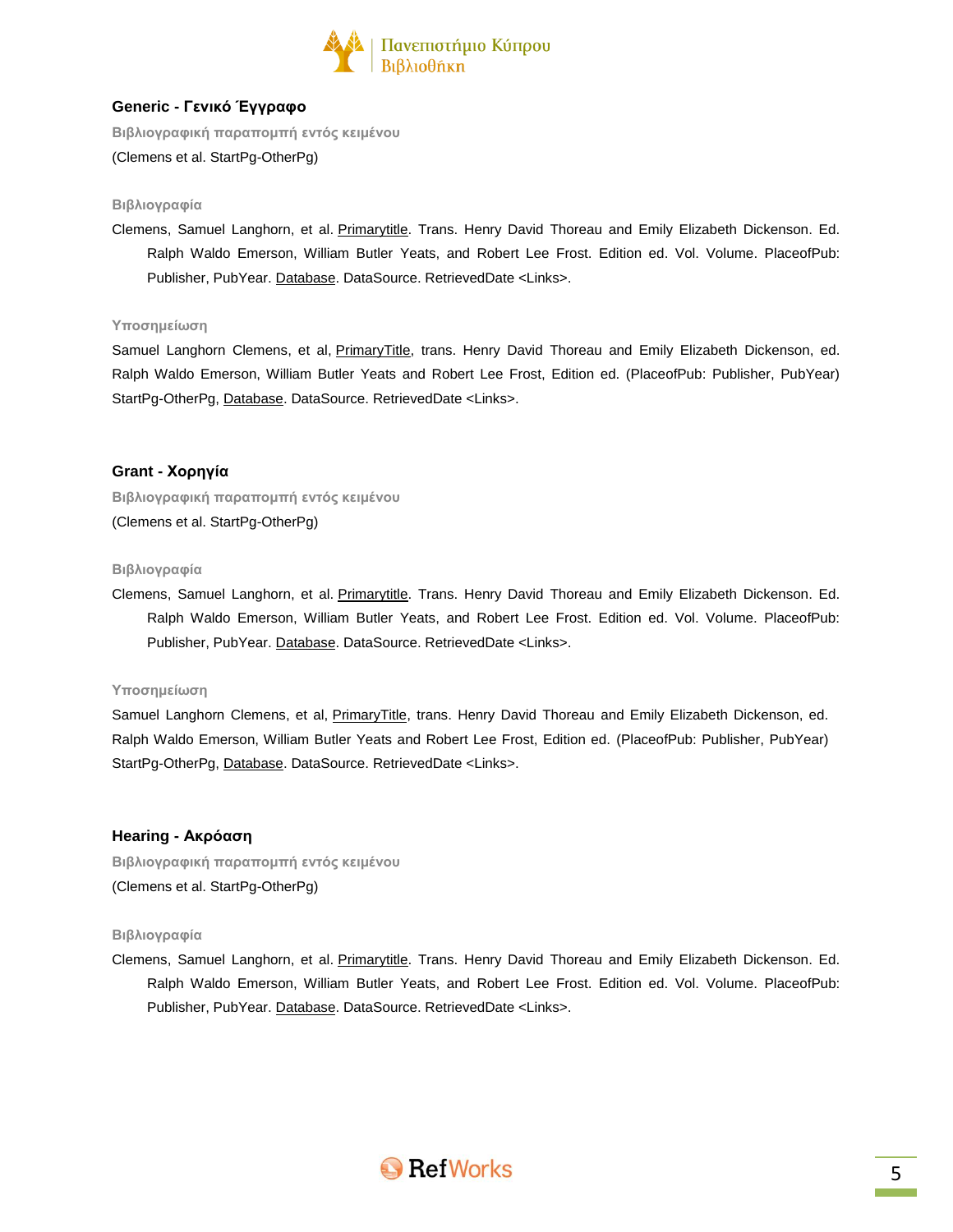

Samuel Langhorn Clemens, et al, PrimaryTitle, trans. Henry David Thoreau and Emily Elizabeth Dickenson, ed. Ralph Waldo Emerson, William Butler Yeats and Robert Lee Frost, Edition ed. (PlaceofPub: Publisher, PubYear) StartPg-OtherPg, Database. DataSource. RetrievedDate <Links>.

## **Journal Article - Άρθρο Περιοδικού**

**Βιβλιογραφική παραπομπή εντός κειμένου** (Clemens et al. StartPg-OtherPg)

#### **Βιβλιογραφία**

Clemens, Samuel Langhorn, et al. "Primarytitle." Journal of Applied Theory Volume.Issue (PubYear): StartPg-OtherPg. Database. DataSource. RetrievedDate <Links>.

#### **Υποσημείωση**

Samuel Langhorn Clemens, et al, "PrimaryTitle," Journal of Applied Theory Volume.Issue (PubYear) Database. DataSource. RetrievedDate <Links>.

## **Journal, Electronic - Ηλεκτρονικό Περιοδικό**

**Βιβλιογραφική παραπομπή εντός κειμένου** (Clemens et al. StartPg-OtherPg)

#### **Βιβλιογραφία**

Clemens, Samuel Langhorn, et al. "Primarytitle." Journal of Applied Theory Volume.Issue (PubYear): StartPg-OtherPg. Database. DataSource. RetrievedDate <Edition>.

#### **Υποσημείωση**

Samuel Langhorn Clemens, et al, "PrimaryTitle," Journal of Applied Theory Volume.Issue (PubYear), Database. DataSource. RetrievedDate <Edition>.

### **Laws/Statutes - Νόμοι/Καταστικά**

**Βιβλιογραφική παραπομπή εντός κειμένου** (Clemens et al. StartPg-OtherPg)

#### **Βιβλιογραφία**

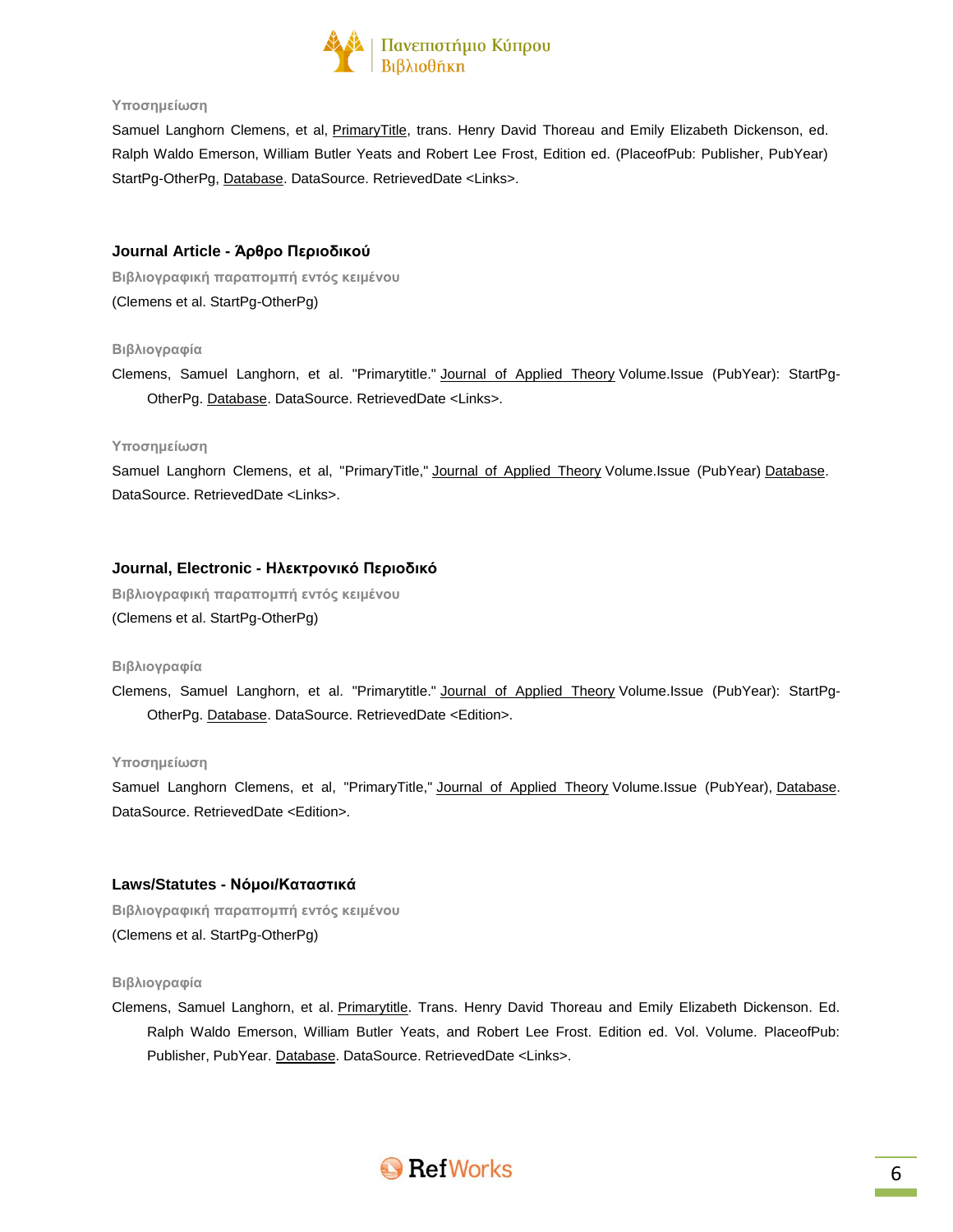

Samuel Langhorn Clemens, et al, PrimaryTitle, trans. Henry David Thoreau and Emily Elizabeth Dickenson, ed. Ralph Waldo Emerson, William Butler Yeats and Robert Lee Frost, Edition ed. (PlaceofPub: Publisher, PubYear) StartPg-OtherPg, Database. DataSource. RetrievedDate <Links>.

# **Magazine Article - Άρθρο από μη επιστημονικό περιοδικό**

**Βιβλιογραφική παραπομπή εντός κειμένου** (Clemens et al. StartPg-OtherPg)

### **Βιβλιογραφία**

Clemens, Samuel Langhorn, et al. "Primarytitle." Journal of Applied Theory PubDateFreeForm PubYear: StartPg-OtherPg. Database. DataSource. RetrievedDate <Links>.

## **Υποσημείωση**

Samuel Langhorn Clemens, et al, "PrimaryTitle," Journal of Applied Theory PubDateFreeForm PubYear: Database. DataSource. RetrievedDate <Links>.

# **Map - Χάρτης**

**Βιβλιογραφική παραπομπή εντός κειμένου** (Clemens et al. StartPg-OtherPg)

### **Βιβλιογραφία**

Primarytitle. Descriptor. PlaceofPub: Publisher, PubYear. Database. DataSource. RetrievedDate <Links>.

### **Υποσημείωση**

PrimaryTitle, Descriptor (PlaceofPub: PublisherDatabase, . DataSource. RetrievedDate <Links>.

# **Monograph - Μονογραφία**

**Βιβλιογραφική παραπομπή εντός κειμένου** (Clemens et al. StartPg-OtherPg)

### **Βιβλιογραφία**

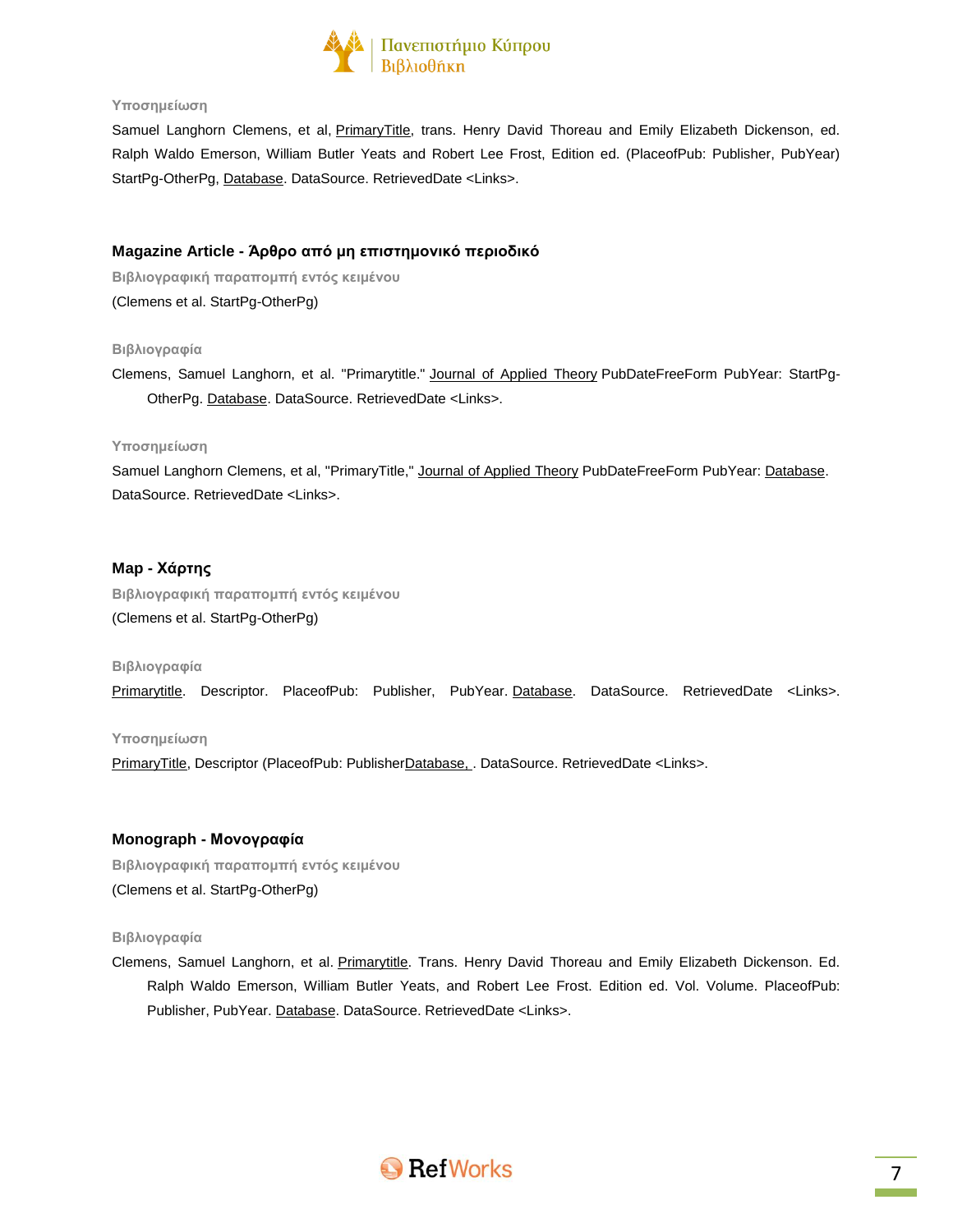

Samuel Langhorn Clemens, et al, PrimaryTitle, trans. Henry David Thoreau and Emily Elizabeth Dickenson, ed. Ralph Waldo Emerson, William Butler Yeats and Robert Lee Frost, Edition ed. (PlaceofPub: Publisher, PubYear) StartPg-OtherPg, Database. DataSource. RetrievedDate <Links>.

## **Motion Picture - Κινηματογραφική Ταινία**

**Βιβλιογραφική παραπομπή εντός κειμένου** (Clemens et al. StartPg-OtherPg)

### **Βιβλιογραφία**

Primarytitle. Dir. Clemens, Samuel Langhorn, et al. Prod. Ralph Waldo Emerson, William Butler Yeats, and Robert Lee Frost. Pref. Oliver Wendall Holmes, Laura Teresa Marquez and George Bernard Shaw. Volume. Publisher, PubYear. Database. DataSource. RetrievedDate <Links>.

#### **Υποσημείωση**

Samuel Langhorn Clemens, et al, PrimaryTitle, trans. Henry David Thoreau and Emily Elizabeth Dickenson, ed. Ralph Waldo Emerson, William Butler Yeats and Robert Lee Frost, Edition ed. (PlaceofPub: Publisher, PubYear) StartPg-OtherPg, Database. DataSource. RetrievedDate <Links>.

## **Music Score - Παρτιτούρα**

**Βιβλιογραφική παραπομπή εντός κειμένου** (Clemens et al. StartPg-OtherPg)

### **Βιβλιογραφία**.

Clemens, Samuel Langhorn, et al. Primarytitle. Trans. Henry David Thoreau and Emily Elizabeth Dickenson. Ed. Ralph Waldo Emerson, William Butler Yeats, and Robert Lee Frost. Edition ed. Vol. Volume. PlaceofPub: Publisher, PubYear. Database. DataSource. RetrievedDate <Links>.

#### **Υποσημείωση**

Samuel Langhorn Clemens, et al, PrimaryTitle, trans. Henry David Thoreau and Emily Elizabeth Dickenson, ed. Ralph Waldo Emerson, William Butler Yeats and Robert Lee Frost, Edition ed. (PlaceofPub: Publisher, PubYear) StartPg-OtherPg, Database. DataSource. RetrievedDate <Links>.

**Newspaper Article - Άρθρο Εφημερίδας**

**Βιβλιογραφική παραπομπή εντός κειμένου** (Clemens et al. StartPg-OtherPg)

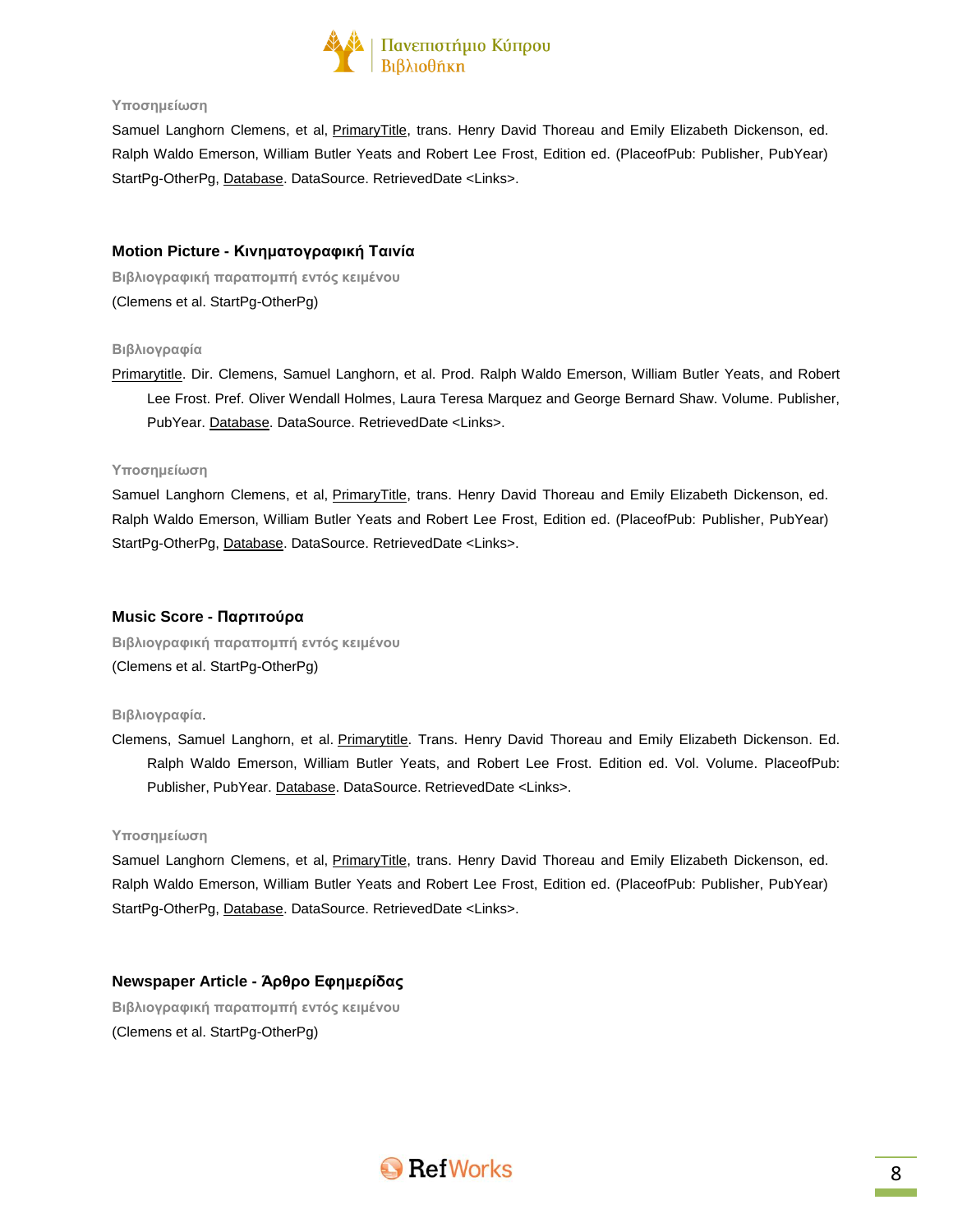

## **Βιβλιογραφία**

Clemens, Samuel L., et al. "Primarytitle." Journal of Applied Theory PubDateFreeForm PubYear, Edition ed., sec. Volume: StartPg. Database. DataSource. RetrievedDate <Links>.

#### **Υποσημείωση**

Samuel Langhorn Clemens, et al, "PrimaryTitle," Journal of Applied Theory PubDateFreeForm PubYear, Edition ed., sec. Volume: Database. DataSource. RetrievedDate <Links>.

# **Online Discussion Forum/Blogs - Online Συζητήσεις σε Ιστολόγια**

**Βιβλιογραφική παραπομπή εντός κειμένου** (Clemens et al. StartPg-OtherPg)

#### **Βιβλιογραφία**

Clemens, Samuel Langhorn, et al. Primarytitle. Trans. Henry David Thoreau and Emily Elizabeth Dickenson. Ed. Ralph Waldo Emerson, William Butler Yeats, and Robert Lee Frost. Edition ed. Vol. Volume. PlaceofPub: Publisher, PubYear. Database. DataSource. RetrievedDate <Links>.

#### **Υποσημείωση**

Samuel Langhorn Clemens, et al, PrimaryTitle, trans. Henry David Thoreau and Emily Elizabeth Dickenson, ed. Ralph Waldo Emerson, William Butler Yeats and Robert Lee Frost, Edition ed. (PlaceofPub: Publisher, PubYear) StartPg-OtherPg, Database. DataSource. RetrievedDate <Links>.

### **Patent - Πατέντα**

**Βιβλιογραφική παραπομπή εντός κειμένου** (Clemens et al. StartPg-OtherPg)

#### **Βιβλιογραφία**

Clemens, Samuel Langhorn, William Cuthbert Faulkner, Elizabeth Barrett Browning, et al. Primarytitle. Ralph Waldo Emerson, William Butler Yeats, and Robert Lee Frost, assignee. Patent Issue. PubDateFreeForm. Database. DataSource. RetrievedDate <Links>.

#### **Υποσημείωση**

Samuel Langhorn Clemens, et al, PrimaryTitle. Ralph Waldo Emerson, William Butler Yeats and Robert Lee Frost, assignees. Patent Issue. PubDateFreeForm, Database. DataSource. RetrievedDate <Links>.

### **Personal Communication - Προσωπική Επικοινωνία**

**Βιβλιογραφική παραπομπή εντός κειμένου** (Clemens et al. StartPg-OtherPg)

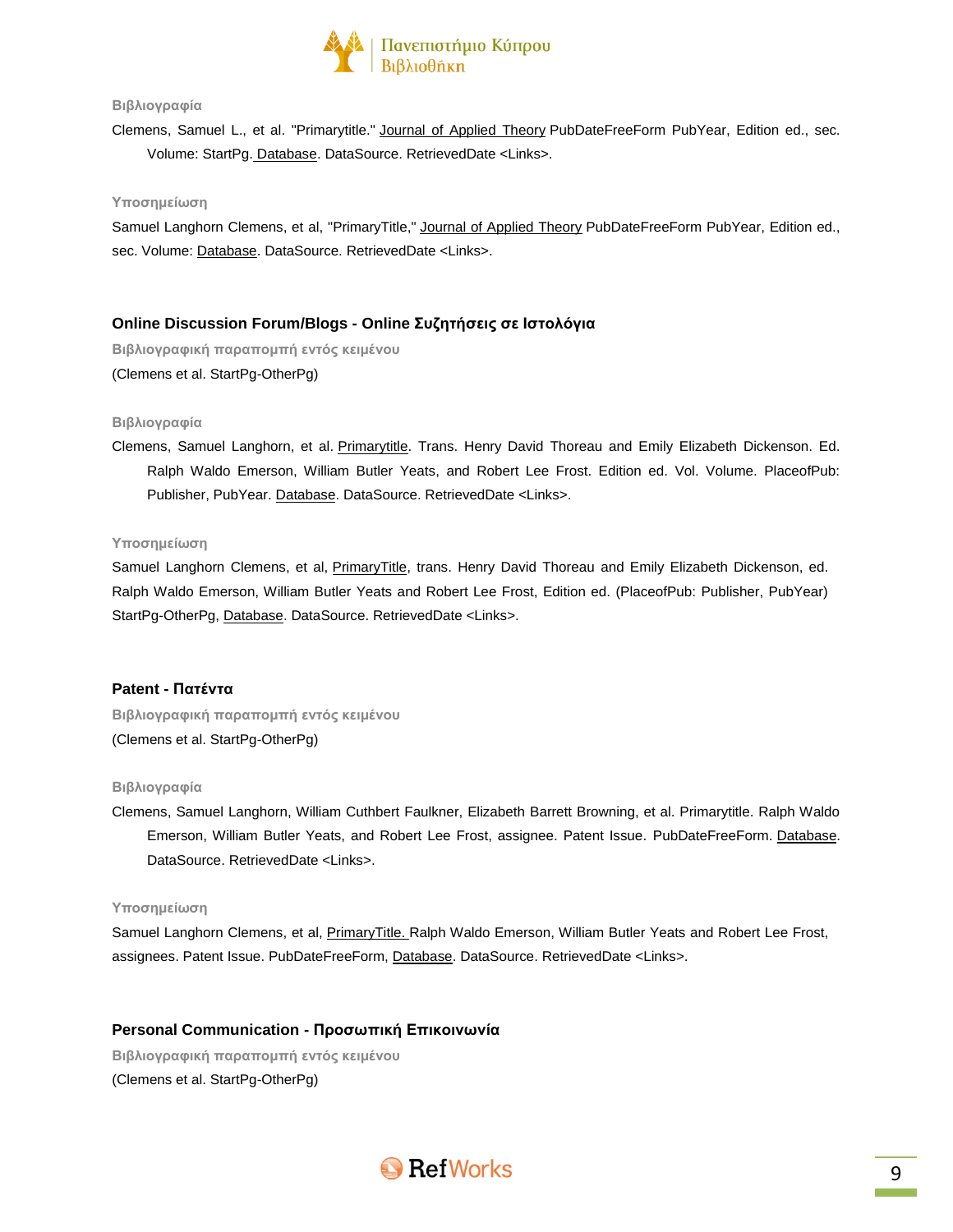

## **Βιβλιογραφία**

Clemens, Samuel Langhorn, et al. Primarytitle. Trans. Henry David Thoreau and Emily Elizabeth Dickenson. Ed. Ralph Waldo Emerson, William Butler Yeats, and Robert Lee Frost. Edition ed. Vol. Volume. PlaceofPub: Publisher, PubYear. Database. DataSource. RetrievedDate <Links>.

#### **Υποσημείωση**

Samuel Langhorn Clemens, et al, PrimaryTitle, trans. Henry David Thoreau and Emily Elizabeth Dickenson, ed. Ralph Waldo Emerson, William Butler Yeats and Robert Lee Frost, Edition ed. (PlaceofPub: Publisher, PubYear) StartPg-OtherPg, Database. DataSource. RetrievedDate <Links>.

# **Report - Έκθεση**

**Βιβλιογραφική παραπομπή εντός κειμένου** (Clemens et al. StartPg-OtherPg)

## **Βιβλιογραφία**

Clemens, Samuel Langhorn, et al. Primarytitle. Trans. Henry David Thoreau and Emily Elizabeth Dickenson. Ed. Ralph Waldo Emerson, William Butler Yeats, and Robert Lee Frost. Edition ed. Vol. Volume. PlaceofPub: Publisher, PubYear. Database. DataSource. RetrievedDate <Links>.

#### **Υποσημείωση**

Samuel Langhorn Clemens, et al, PrimaryTitle, trans. Henry David Thoreau and Emily Elizabeth Dickenson, ed. Ralph Waldo Emerson, William Butler Yeats and Robert Lee Frost, Edition ed. (PlaceofPub: Publisher, PubYear) StartPg-OtherPg, Database. DataSource. RetrievedDate <Links>.

### **Sound Recording - Ηχογράφηση**

**Βιβλιογραφική παραπομπή εντός κειμένου** (Clemens et al. StartPg-OtherPg)

#### **Βιβλιογραφία**

Oliver Wendall Holmes, Laura Teresa Marquez, and George Bernard Shaw. Primarytitle. Cond. Ralph Waldo Emerson, William Butler Yeats, and Robert Lee Frost. Publisher, PubYear. Database. DataSource. RetrievedDate <Links>.

#### **Υποσημείωση**

Oliver Wendall Holmes, Laura Teresa Marquez and George Bernard Shaw. PrimaryTitle. Cond. Ralph Waldo Emerson, William Butler Yeats and Robert Lee Frost. Publisher, PubYear, Database. DataSource. RetrievedDate <Links>.